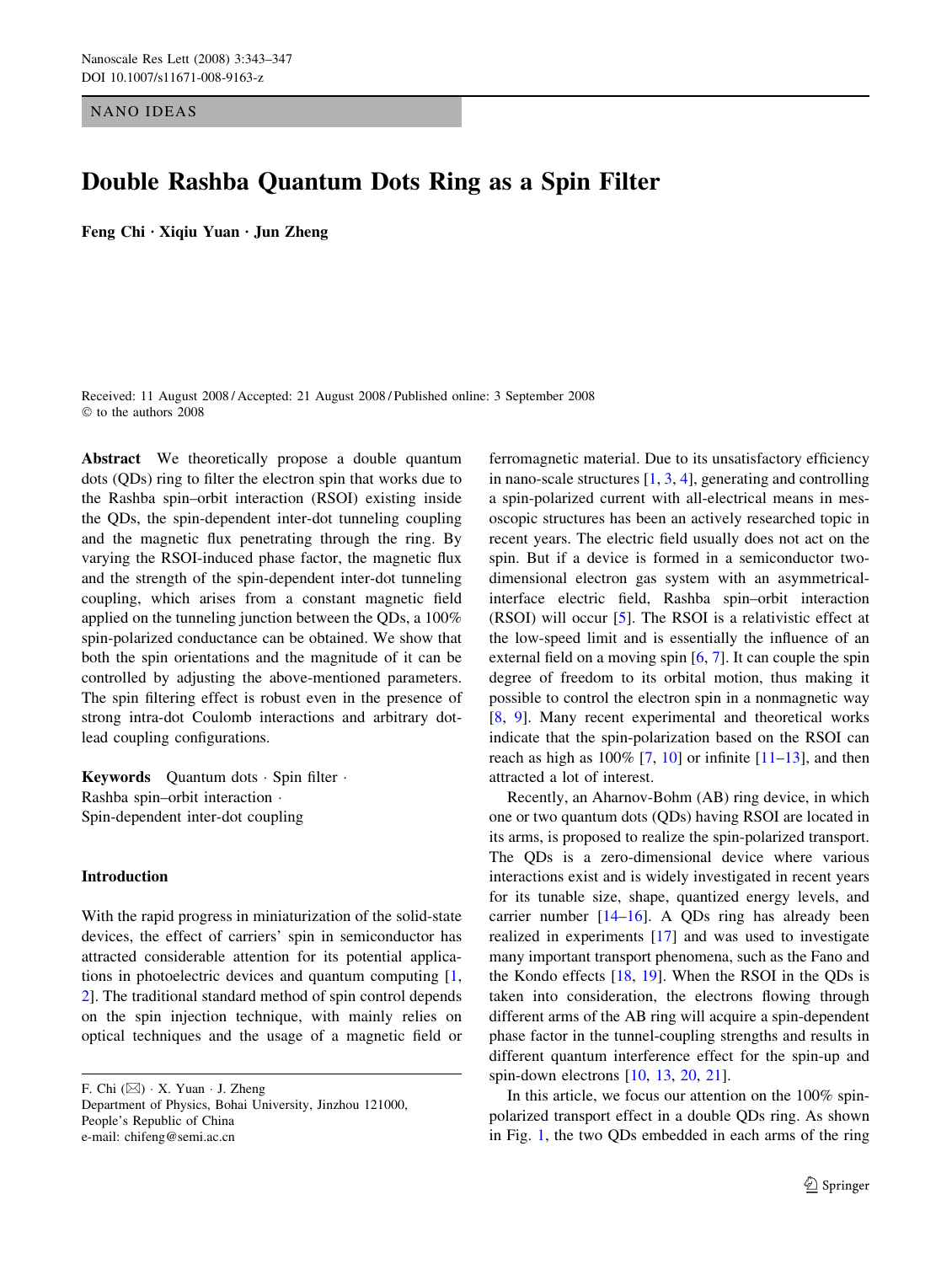<span id="page-1-0"></span>

Fig. 1 System of a double QDs ring connected to the left and the right leads with different coupling strengths

are coupled to the left and the right leads in a coupling configuration transiting from serial ( $\lambda = 0$ ) to symmetrical parallel ( $\lambda > 0$ ) geometry. We assume that the RSOI exists only in the QDs and the arms of the ring and the leads are free from this interaction. Furthermore, the two dots are assumed to couple to each other by a spin-polarized coupling strength  $t_{\sigma} = t_{c}e^{-i\sigma\phi_{R}} + \sigma\Delta t$ , where  $t_{c}$  is the usual tunnel coupling strength,  $\sigma \Delta t$  may arises from a constant magnetic field applied on the junction between the QDs [\[22](#page-4-0)], and the phase factor  $\phi_R$  is induced by the RSOI in the QDs.

#### Model and Method

The second-quantized form of the Hamiltonian that describes the double-dot interferometer can be written as [\[20](#page-4-0), [21](#page-4-0)]

$$
H = \sum_{k\alpha\sigma} \varepsilon_{k\alpha} c_{k\alpha\sigma}^{\dagger} + \sum_{i\sigma} \varepsilon_i d_{i\sigma}^{\dagger} d_{i\sigma} + \sum_{i=1,2} U_i n_{i\sigma} n_{i\bar{\sigma}} - \sum_{\sigma} t_{\sigma} (d_{1\sigma}^{\dagger} d_{2\sigma} + H.c) + \sum_{k\alpha\sigma} (t_{\alpha i\sigma} c_{k\alpha\sigma}^{\dagger} d_{i\sigma} + H.c), \quad (1)
$$

where  $c_{k\alpha\sigma}^{\dagger}(c_{k\alpha\sigma})$  is the creation (annihilation) operator of an electron with momentum k, spin index  $\sigma(\sigma = \uparrow, \downarrow)$  or  $\pm 1$ , and  $\bar{\sigma} = -\sigma$ ) and energy  $\varepsilon_{k\alpha}$  in the  $\alpha$ th ( $\alpha = L$ , R) lead;  $d_{i\sigma}^{\dagger}(d_{i\sigma}, i=1,2)$  creates (annihilates) an electron in dot *i* with spin  $\sigma$  and energy  $\varepsilon_i$ ;  $U_i$  is the Coulomb repulsion energy in dot *i* with  $n_{i\sigma} = d_{i\sigma}^{\dagger} d_{i\sigma}$  being the particle number operator, in the following we set  $U_1 = U_2 = U$  for simplicity;  $t_{\sigma}$  describes the dot–dot tunneling coupling and the matrix elements  $t_a$ *io* are assumed to be independent of k for the sake of simplicity and take the forms of  $t_{L1\sigma} =$  $|t_{L1}|e^{i\varphi/4}e^{-i\sigma\phi_{R1}/2}, t_{R1\sigma} = |t_{R1}|e^{-i\varphi/4}e^{i\sigma\phi_{R1}/2}, t_{L2\sigma} = |t_{L2}|e^{-i\varphi/4}$  $e^{-i\sigma\phi_{R2}/2}$ , and  $t_{R2\sigma} = |t_{R2}|e^{i\varphi/4}e^{i\sigma\phi_{R2}/2}$ . The phase factor  $\phi_{Ri}$ arises from the RSOI in dot  $i$ , which is tunable in experiments [\[20](#page-4-0), [23](#page-4-0), [24\]](#page-4-0). In fact, the RSOI will also induce a inter-dot spin-flip, which has little impact on the current and is neglected here [[25\]](#page-4-0). The spin-dependent tunnel-coupling strength (line-width function) between

the dots and the leads is defined as  $\Gamma_{ij\sigma}^{\alpha} = 2\pi$ <br>  $\sum_{i} t_i \frac{k}{\delta(c_i, c_j)}$  ( $\alpha = I_{\alpha} P$ ) According to Fig. 1, the  $_{k}t_{\alpha i\sigma}t_{\alpha j\sigma}^{*}\delta(\varepsilon-\varepsilon_{k\alpha\sigma}),$   $(\alpha=L, R)$ . According to Fig. 1, the matrix form of them read (here we set  $t_{L1} = t_{R2} = t$  and  $t_{R1} = t_{L2} = \lambda t$ 

$$
\Gamma_{\sigma}^{L} = \Gamma \begin{bmatrix} 1 & \lambda e^{i\phi_{\sigma}/2} \\ \lambda e^{-i\phi_{\sigma}/2} & 1 \end{bmatrix},
$$
 (2)

$$
\Gamma_{\sigma}^{R} = \Gamma \left[ \begin{array}{cc} 1 & \lambda e^{-i\phi_{\sigma}/2} \\ \lambda e^{i\phi_{\sigma}/2} & 1 \end{array} \right],
$$
 (3)

where the spin-dependent phase factor  $\phi_{\sigma} = \varphi - \sigma \phi_R$ , with  $\phi_R = \phi_{R1} - \phi_{R2}$ , this indicates that the tunnel-coupling strength only depends on the difference between  $\phi_{R1}$  and  $\phi_{R2}$ , and then one can assume that only one QD contains the RSOI, making the structure simpler and more favorable in experiments. The phase-independent tunnel-coupling strength is  $\Gamma = \Gamma^L + \Gamma^R$ , with  $\Gamma^{\alpha} = 2\pi |t|^2 \rho_{\alpha}$ , and  $\rho_{\alpha}$  is the density of states in the leads (the energy-dependence of  $\rho_{\alpha}$ is neglected).

The general current formula for each spin component through a mesoscopic region between two noninteracting leads can be derived as [\[26](#page-4-0), [27](#page-4-0)]

$$
J_{\sigma} = \frac{ie}{2h} \int d\varepsilon \text{Tr}\{ (\mathbf{\Gamma}_{\sigma}^{L} - \mathbf{\Gamma}_{\sigma}^{R}) \mathbf{G}_{\sigma}^{<}( \varepsilon) + [f_{L}(\varepsilon) \mathbf{\Gamma}_{\sigma}^{L} -f_{R}(\varepsilon) \mathbf{\Gamma}_{\sigma}^{R}][\mathbf{G}_{\sigma}^{r}(\varepsilon) - \mathbf{G}_{\sigma}^{a}(\varepsilon)] \},
$$
(4)

where  $f_{\alpha}(\varepsilon) = \left\{1 + \exp[(\varepsilon - \mu_{\alpha})/k_{B}T]\right\}^{-1}$  is the Fermi distribution function for lead  $\alpha$  with chemical potential  $\mu_{\alpha}$ . The 2 × 2 matrices  $\mathbf{G}^{\lt}(\varepsilon)$  and  $\mathbf{G}^{r(a)}(\varepsilon)$  are, respectively, the lesser and the retarded (advanced) Green's function in the Fourier space. We employ the equation of motion technique to calculate both the retarded and the lesser Green's functions by adopting the Hartree-Fock truncation approximation, and arrive at the Dayson equation form for the retarded one [[28\]](#page-4-0):

$$
\mathbf{G}'_{\sigma}(\varepsilon) = \frac{1}{\mathbf{g}'_{\sigma}(\varepsilon)^{-1} - \Sigma'_{\sigma}},\tag{5}
$$

where the retarded self-energy  $\Sigma_{\sigma}^r = -i\Gamma_{\sigma}/2$ . The diagonal matrix elements of Green's function  $\mathbf{g}_{\sigma}^{r}(\varepsilon)$  for the isolated DQD are

$$
g_{ii\sigma}^r(\varepsilon) = \frac{\varepsilon - \varepsilon_i - U(1 - \langle n_{i\bar{\sigma}} \rangle)}{(\varepsilon - \varepsilon_i)(\varepsilon - \varepsilon_i - U)},
$$
\n(6)

and the off-diagonal matrix elements are  $t_c$ . The advanced Green's function  $G_{\sigma}^{a}(\varepsilon)$  is the Hermitian conjugate of  $G_{\sigma}^{r}(\varepsilon)$ . The occupation number  $\langle n_{i\sigma} \rangle$  in Eq. 6 needs to be calculated self-consistently; its self-consistent equation is  $\langle n_{i\sigma}\rangle = \int d\varepsilon/2\pi \text{Im}G_{ii\sigma}^{\epsilon}(\varepsilon)$ . Within the same truncating approximation as that of the retarded Green's function, the expression of  $\mathbf{G}_{\sigma}^{<}( \varepsilon )$  can be simply written in the Keldysh form  $\mathbf{G}_{\sigma}^{<}(s) = \mathbf{G}_{\sigma}^{r}(s) \Sigma_{\sigma}^{<} \mathbf{G}_{\sigma}^{a}(s)$ . The matrix elements of the lesser self-energy  $\Sigma_{\sigma}^{\lt}$  are  $i[f_L(\varepsilon)\Gamma_{\sigma}^L + f_R(\varepsilon)\Gamma_{\sigma}^R]$ . In general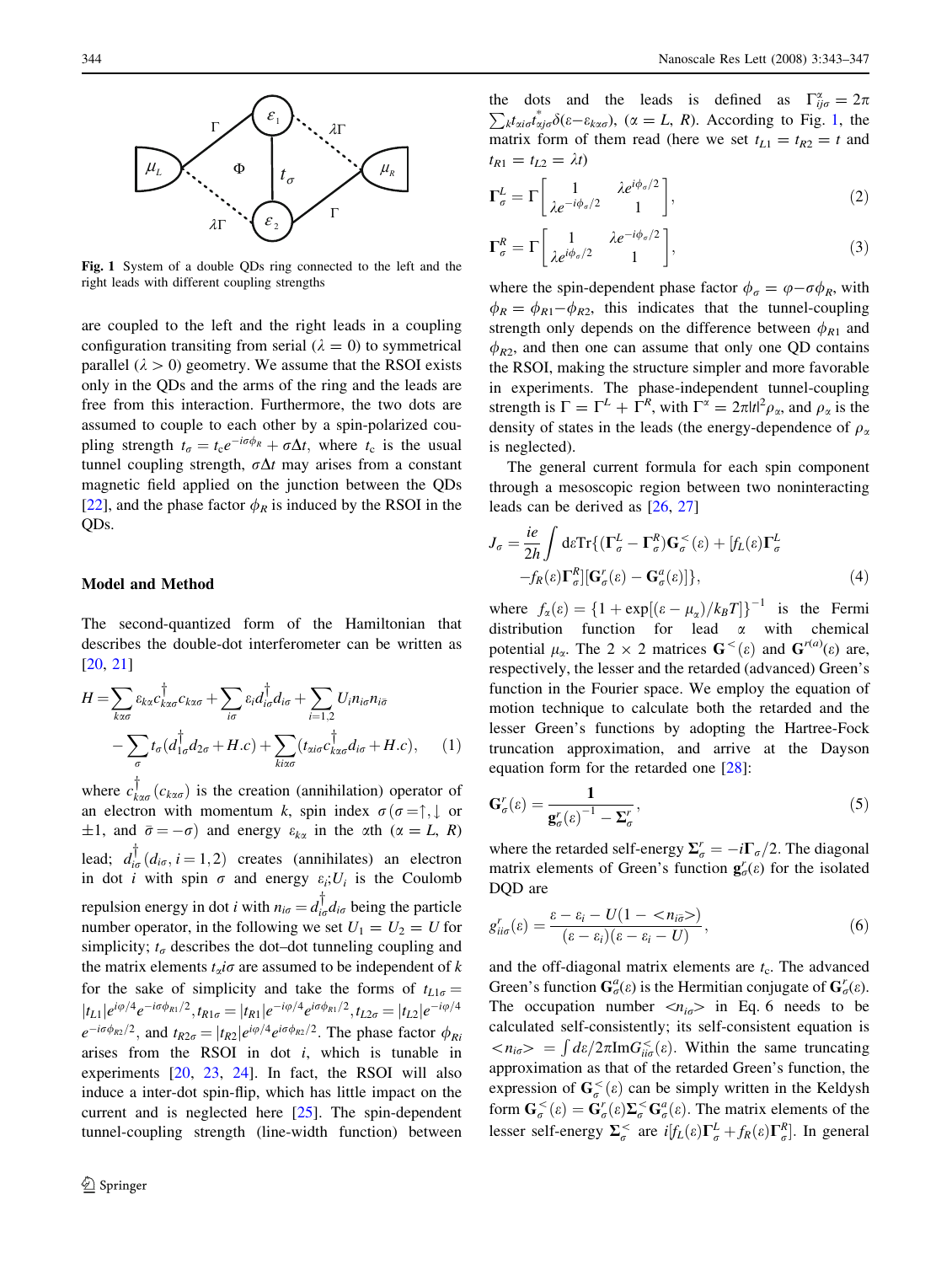<span id="page-2-0"></span> $\mathbf{G}_{\sigma}^r(\varepsilon) - \mathbf{G}_{\sigma}^a(\varepsilon) = \mathbf{G}_{\sigma}^r(\varepsilon)(\mathbf{\Sigma}_{\sigma}^r - \mathbf{\Sigma}_{\sigma}^a)\mathbf{G}_{\sigma}^r(\varepsilon)$ , and thus Eq. 6 of the current is reduced to the Landauer-Büttiker formula for the non-interacting electrons [\[27\]](#page-4-0)

$$
J_{\sigma} = \frac{e}{h} \int d\varepsilon [f_L(\varepsilon) - f_R(\varepsilon)] \text{Tr} \{ \mathbf{G}_{\sigma}^a(\varepsilon) \mathbf{\Gamma}_{\sigma}^R \mathbf{G}_{\sigma}^r(\varepsilon) \mathbf{\Gamma}_{\sigma}^L \}, \tag{7}
$$

and then the total transmission  $T<sub>\sigma</sub>(\varepsilon)$  for each spin component can be expressed as  $T_{\sigma}(\varepsilon) = \text{Tr}\{\mathbf{G}^{\alpha}_{\sigma}(\varepsilon)\mathbf{\Gamma}^{R}_{\sigma}\mathbf{G}^{r}_{\sigma}(\varepsilon)\mathbf{\Gamma}^{L}_{\sigma}\}.$ The linear conductance  $G_{\sigma}(\varepsilon)$  is related to the transmission  $T<sub>\sigma</sub>(\varepsilon)$  by the Landauer formula at zero temperature [\[28](#page-4-0)],  $G_{\sigma}(\varepsilon) = (e^2/h)T_{\sigma}(\varepsilon).$ 

## Results and Discussion

In the following numerical calculations, we set the temperature  $T = 0$  throughout the article. The local density of states in the leads  $\rho$  is chosen to be 1 and  $t = 0.4$  so that the corresponding linewidth  $\Gamma = 2\pi \rho |t|^2 \approx 1$  is set to be the energy unit.

Figure 2a–c shows the dependence of the conductance  $G_{\sigma}$  and spin polarization  $p = (G_{\uparrow} - G_{\downarrow})/(G_{\uparrow} + G_{\downarrow})$  on the Fermi level  $\varepsilon$  for  $\lambda = U = 0$  and various  $\Delta t$ . The two dots now are connected in a serial configuration and the conductance of each spin component is composed of two

Breit-Wigner resonances peaked at  $\varepsilon_{\pm\sigma} = [(\varepsilon_1 + \varepsilon_2) \pm$ 

 $\left(\varepsilon_1-\varepsilon_2\right)^2+4t_\sigma^2$  $\overline{a}$  $]/2$ , respectively  $[18, 21]$  $[18, 21]$  $[18, 21]$  $[18, 21]$  $[18, 21]$ . Since the phase factors originating from both the magnetic flux and the RSOI do not play any role, the device is free from their influences. When  $\Delta t = 0$ , the spin-up and spin-down conductances are the same and the spin polarization  $p = 0$  as shown by the solid lines in the three figures. With increasing  $\Delta t$ , the distance between the spin-up resonances is enhanced whereas that between the spin-down ones is shrunk because of  $t_{\uparrow} > t_{\downarrow}$  as shown in Fig. 2a, b. Meanwhile, the spin polarization p increases accordingly. If  $\Delta t$  is set to be  $\Delta t = t_c$ , the spin-up and spin-down inter-dot tunneling coupling strengths are  $t_{\uparrow} = 2t_c$  and  $t_{\uparrow} = 0$ , respectively. Then the spin-up conductance  $G_{\uparrow}$  has a finite value but meanwhile  $G_{\perp} = 0$  as the conduction channel for the spin-down electrons breaks off, which is shown by the dot-dashed lines in Fig. 2a, b. The spin orientation of the non-zero conductance can be readily reversed by tuning the direction of the magnetic field, which is applied on the tunnel junction between the dots, to set  $\Delta t = -t_c$ .

We now study how the dot-lead coupling configuration influences the spin filtering effect in Fig. [3](#page-3-0) by varying the value of  $\lambda$ . It is found that if the parameters are set to be  $\Delta t = t_{\rm c}$  and  $\varphi = \phi_R = \pi/2$ , the spin-down conductance  $G_{\downarrow}$ remains to be zero for any  $\lambda$ , and then only  $G_{\uparrow}$  is plotted. For non-zero  $\lambda$ , the transmission  $T_{\sigma}(\varepsilon)$  is



Fig. 2 Spin-dependent conductance  $G_{\sigma}$  and spin polarization p as functions of the Fermi level  $\varepsilon$  with  $\lambda = U = 0$  and various  $\Delta t$ . In this and all following figures, the normal inter-dot tunneling coupling  $t_c = 1$  and the dots' levels are  $\varepsilon_1 = \varepsilon_2 = 0$ 

$$
T_{\sigma}(\varepsilon) = \frac{4\Gamma^2}{\Omega(\varepsilon)} \left[ \frac{1+\lambda}{2} t_{\sigma} - \sqrt{\lambda} (\varepsilon - \varepsilon_0) \cos \frac{\phi_{\sigma}}{2} \right]^2,
$$
  

$$
\Omega(\varepsilon) = \left[ (\varepsilon - \varepsilon_0)^2 - t_{\sigma}^2 - \frac{(1-\lambda)^2}{4} \Gamma^2 - \lambda \Gamma^2 \sin^2 \frac{\phi_{\sigma}}{2} \right]^2 \quad (8)
$$
  

$$
+ 4\Gamma^2 \left[ \frac{1+\lambda}{2} (\varepsilon - \varepsilon_0) + \sqrt{\lambda} t_{\sigma} \cos \frac{\phi_{\sigma}}{2} \right]^2,
$$

where  $\varepsilon_0 = \varepsilon_1 = \varepsilon_2$ . Since  $t_{\perp} = 0$  and  $\phi_{\perp} = \pi$ , the spindown transmission  $T_{\perp}(\varepsilon) = 0$  regardless of the choice of  $\lambda$ . The spin-up conductance is composed of one broad Breit-Wigner and one asymmetric Fano resonance centered, respectively, at the bonding and antibonding states [[18,](#page-4-0) [21](#page-4-0)]. Detail investigation of this spin-dependent Fano line-shape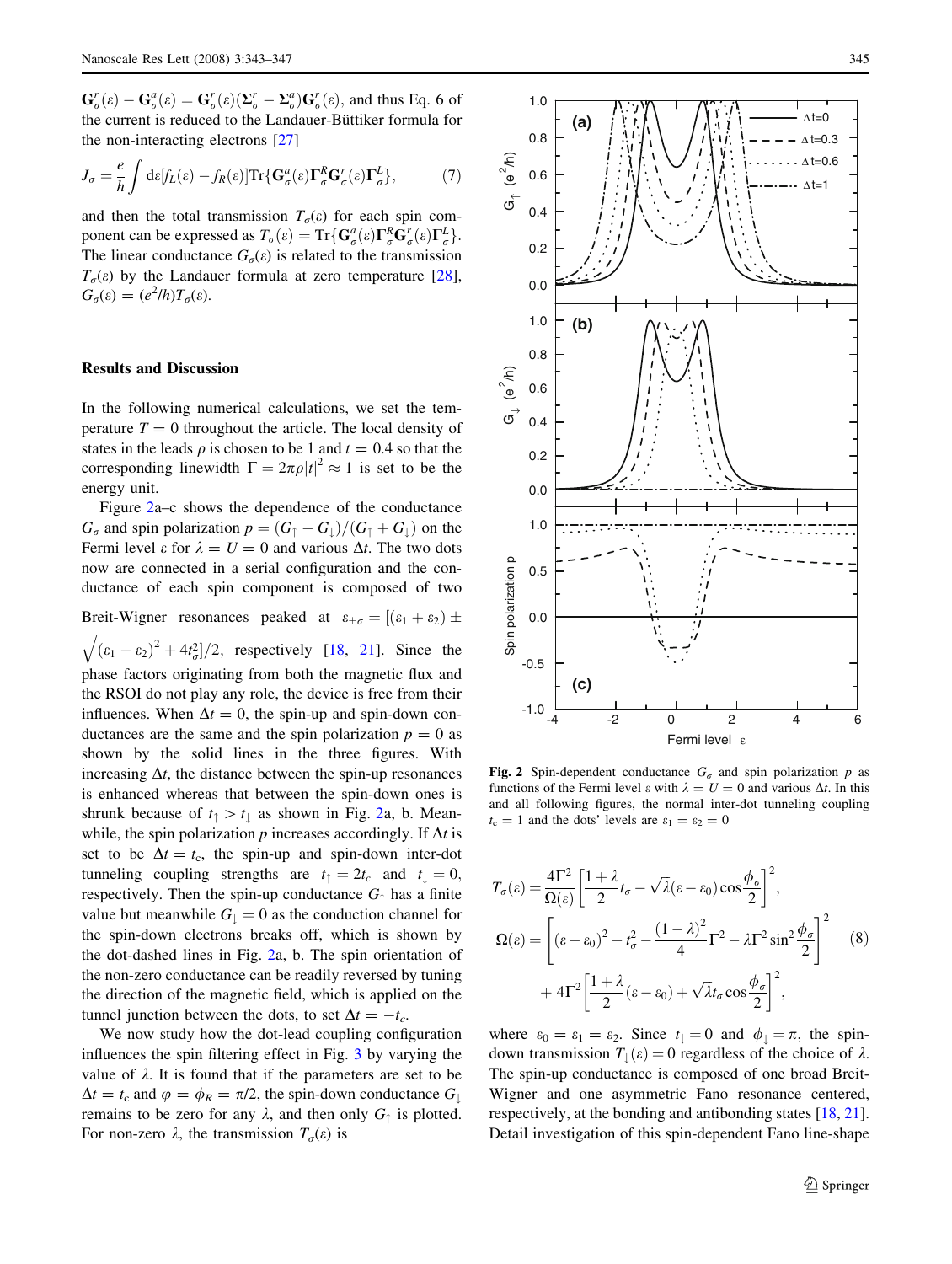<span id="page-3-0"></span>

Fig. 3 The dependence of the spin-up conductance  $G<sub>†</sub>$  on the Fermi level for fixed  $\phi_R = \varphi = \pi/2$ ,  $\Delta t = t_c$  and various  $\lambda$ . Other parameters are the same as those of Fig. [2](#page-2-0)

can be found in our previous papers and we do not discuss it anymore here. It should be indicated that the spin orientation of the nonzero conductance can be reversed by setting  $\Delta t = -t_c$  and  $\varphi = -\pi/2 + 2n\pi$  with *n* is an integer.

It is known that the Coulomb interaction in the QDs plays an important role and we now study if the spin filtering effect survives in the presence of it. Figure 4a shows that the conductance of the spin down electrons is still zero and that of the spin up shows typical Fano resonance. Due to the existence of the intra-dot Coulomb interaction, two resonances emerge in higher energy region. Moreover, the positions of the bonding and antibonding states can be readily exchanged by tuning the magnetic flux as shown in Fig. 4b, where  $\varphi$  is changed from  $\pi/2$  to  $5\pi/2$ . Since the Fano effect is a good probe for quantum phase coherence in mesoscopic structures, the tuning of its resonance position and the asymmetric tail direction is an important issue. To date, much works have been devoted to this topic concerning both the charge and the spin-dependent Fano effect. But most previous works about the Fano effect in QDs ring ignored the Coulomb interaction [\[18](#page-4-0)], especially when the spin degree of freedom is considered [[20,](#page-4-0) [21](#page-4-0)], and this limitation is supplemented here.

In fact, to realize the RSOI in a tiny device such as the QDs is somewhat difficult, and then we study if the spin filtering effect can be found in the absence of it. In Fig. 5, we set  $\phi_R = 0$  and plot the two spin components conductance by varying  $\Delta t$  and the magnetic flux-induced phase



Fig. 4 Spin-dependent conductance  $G_{\sigma}$  as a function of the Fermi level for fix  $\phi_R = \pi/2$ ,  $U = 4$ ,  $\Delta t = t_c$  and different  $\varphi$ . In this and the following figure, the solid and the dashed lines are for the spin-up and spin-down electrons, respectively



Fig. 5 Spin-dependent conductance  $G_{\sigma}$  as a function of the Fermi level for fix  $\phi_R = 0$ ,  $U = 4$ ,  $\phi = \pi$  and different  $\Delta t$ 

factor  $\varphi$ . Figure 5a shows that when  $\Delta t = t_c$  and  $\varphi =$  $\pi + 2n\pi$  with *n* is an integer, the conductance of the spin-up electrons still has finite value whereas that of the spin-down electrons is exactly zero. Moreover, to swap the spin direction of the non-zero conductance, one can simply tune